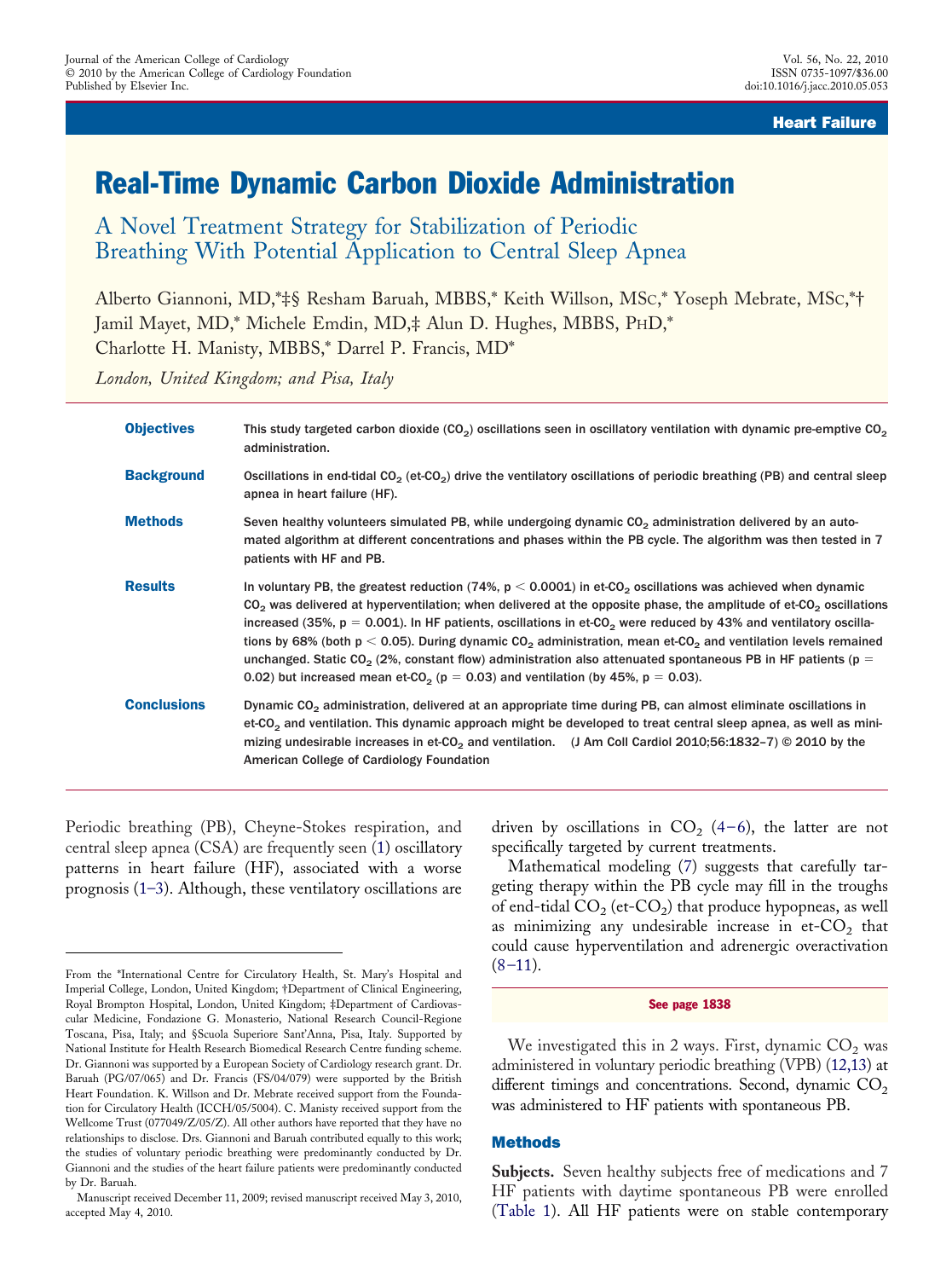<span id="page-1-0"></span>Table 1 **Baseline Characteristics of** Healthy Subjects and HF Patients Healthy Subjects and HF Patients

|                                 | <b>Healthy Subjects</b> | <b>HF Patients</b>      |  |  |  |
|---------------------------------|-------------------------|-------------------------|--|--|--|
| $\mathsf{n}$                    | $\overline{7}$          | $\overline{7}$          |  |  |  |
| Men                             | 5                       | 6                       |  |  |  |
| Age, yrs                        | $34 \pm 13$             | $77 \pm 4$              |  |  |  |
| BMI, $\text{kg/m}^2$            | $24.3 \pm 0.7$          | $24.1 \pm 0.5$          |  |  |  |
| Ejection fraction, %            | $59.0 \pm 5.1$          | $18.5 \pm 7.4$          |  |  |  |
| Heart rate, beats/min           | $66.1 \pm 7.6$          | $74.2 \pm 21.3$         |  |  |  |
| Cardiac output, I/min           | $6.5 \pm 2.4$           | $4.1 \pm 1.2$           |  |  |  |
| End-tidal CO <sub>2</sub> , kPa | $6.0 \pm 0.7$           | $4.7 \pm 0.4$           |  |  |  |
| Oxygen saturation, %            | $98.4 \pm 1.1$          | $93.2 \pm 1.3$          |  |  |  |
| Ventilation, I/min              | $7.6 \pm 1.5$           | $8.3 \pm 1.9$           |  |  |  |
| NYHA functional class III/IV    |                         | 3/1                     |  |  |  |
| Etiology                        |                         |                         |  |  |  |
| Ischemic                        |                         | 3                       |  |  |  |
| <b>Dilative</b>                 |                         | $\overline{2}$          |  |  |  |
| Valvular                        |                         | $\mathbf{1}$            |  |  |  |
| <b>Alcoholic</b>                |                         | $\mathbf{1}$            |  |  |  |
| <b>Treatment</b>                |                         |                         |  |  |  |
| <b>Biventricular pacemaker</b>  |                         | $\overline{\mathbf{A}}$ |  |  |  |
| <b>ACE inhibitor/ARBs</b>       |                         | $\overline{7}$          |  |  |  |
| Beta-blockers                   |                         | $\overline{7}$          |  |  |  |
| Aldosterone antagonists         |                         | 3                       |  |  |  |
| <b>Diuretics</b>                |                         | 6                       |  |  |  |
|                                 |                         |                         |  |  |  |

Data are expressed as mean  $\pm$  SD

ACE = angiotensin-converting enzyme; ARB = angiotensin receptor blocker; BMI = body mass  $index; HF = heart failure; NYHA = New York Heart Association.$ 

treatment and free of recent decompensation, ventilatory disorders, and drugs affecting ventilatory drive. Spontaneous PB was defined as an oscillatory pattern in ventilation with a period of  $\sim 60$  s characterized by phases of hyperventilation and central apnea (cessation of ventilatory effort for  $\geq$ 10 s) or hypopnea (50% reduction in tidal volume, with  $\geq$ 4% oxygen saturation) shown during a 30-min outpatient recording [\(1,14–16\)](#page-4-0). All subjects gave informed consent for the study that was approved by the NHS Research Ethics Committee (05/Q0404/018).

**Measurements.** Subjects underwent baseline recordings recumbent, breathing through a pneumotachograph (Hans Rudolph Inc., Shawnee, Kansas) attached to a Multicap (Datex Instrumentarium, Helsinki, Finland) measuring gas concentrations. They were monitored via electrocardiogram (Hewlett-Packard, Palo Alto, California), beat-by-beat blood pressure and cardiac output (Finometer, Finapres Medical Systems, Amsterdam, Netherlands).

**Data acquisition.** Data were sampled at 1,000 Hz simultaneously from all devices using an analog-to-digital card (DAQCard 6062E, National Instruments, Austin, Texas) with LabView (version 7.0, National Instruments) and analyzed offline [\(17–19\)](#page-5-0).

**CO2 administration system.** Using a motorized valve (Fig. 1), the system delivers  $CO<sub>2</sub>$  in any configuration of timing and dose. Custom software (Matlab, Natick, Massachusetts) [\(17–19\)](#page-5-0) analyzes ventilation and computes the magnitude and the phase of ventilatory oscillations in

real-time, with the ventilatory cycle represented as a clock (peak ventilation at 0°, nadir ventilation at 180°).

Dynamically titrated concentrations of  $CO<sub>2</sub>$  are delivered according to both magnitude and phase of the current cycle.  $CO<sub>2</sub>$ concentration is varied smoothly, from 0, before peak administration, rising to a brief peak level,

| <b>Abbreviations</b><br>and Acronyms       |
|--------------------------------------------|
| $CSA =$ central sleep apnea                |
| $et$ - $CO2$ = end-tidal carbon<br>dioxide |
| $HF = heart failure$                       |
| $PB = periodic breathing$                  |
| $VPB =$ voluntary periodic<br>breathing    |
|                                            |

and then declining to 0 again, in a sinusoidal shape.

**VPB in healthy volunteers.** Voluntary PB was achieved using computer program guidance [\(20\)](#page-5-0). We defined the relative amplitude of oscillation ( $\alpha$ ) as the ratio between amplitude and mean, for ventilation ( $\alpha_{\mathrm{VEN}}$ ) and et-CO<sub>2</sub> ( $\alpha_{\rm ET-CO2}$ ). The ratio between the alpha values (e.g.,  $\alpha_{\rm ET-}$  $\cos(\alpha_{\rm VEN})$  controls for variation in depth of ventilatory oscillations.

**CO2 administration protocol.** The average delay between starting the motor and gas reaching the alveolar space was ~7s corresponding to an angle of 40 $^{\circ}$  (7/60  $\approx$  40/360). We delivered  $CO_2$  at  $-40^{\circ}$  so that  $CO_2$  would arrive in the alveolar space coincident with peak ventilation.

In VPB, to explore the effect of the phase of  $CO<sub>2</sub>$ administration, we performed replicate experiments where  $CO<sub>2</sub>$  was delivered at –130<sup>o</sup>, –85<sup>o</sup>, 5<sup>o</sup>, 50<sup>o</sup>, and 140<sup>o</sup>. The effect of dose was established by delivering  $CO_2$  at  $-40^{\circ}$ with peak concentration of 1%, 2%, and 4%). In HF patients with spontaneous PB, dynamic  $CO<sub>2</sub>$  administration (2% at  $-40^{\circ}$ ) and static (2%)  $CO_2$  administration were each compared to baseline.

**Statistical analysis.** Values are presented as mean  $\pm$  SD for continuous data and percentages for categorical data. Differences between repeated measurements were analyzed by paired  $t$  test where  $p < 0.05$  was considered significant,

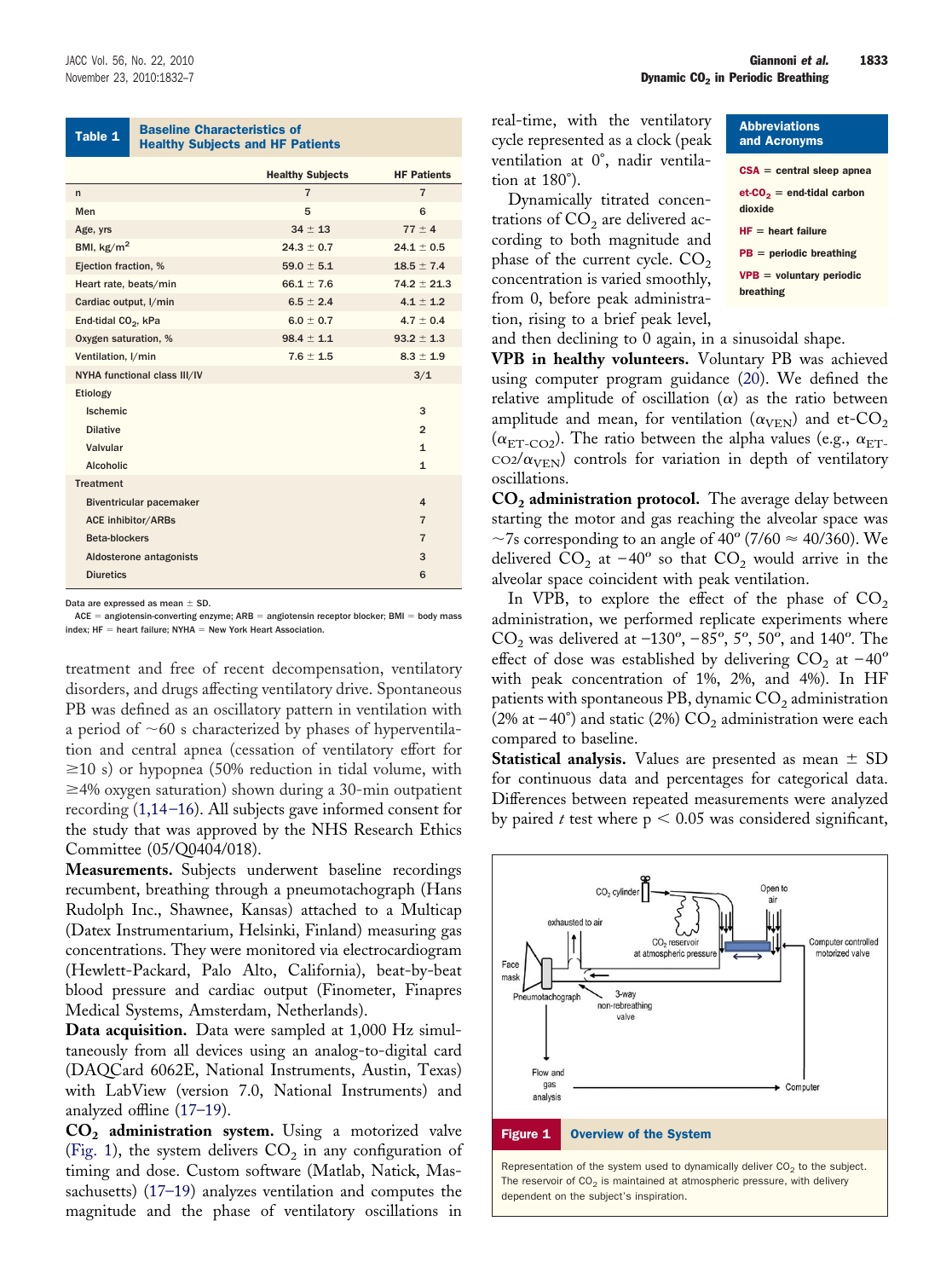Table 2 Effect of VPB in Healthy Volunteers on Ventilatory and Hemodynamic Parameters

|                                 |                   | <b>Voluntary Periodic Breathing</b>         |                                             |                                                                                      |
|---------------------------------|-------------------|---------------------------------------------|---------------------------------------------|--------------------------------------------------------------------------------------|
|                                 | Mean $\pm$ SD     | <b>Absolute Amplitude</b><br>of Oscillation | <b>Relative Amplitude</b><br>of Oscillation | <b>Relative Amplitude of Oscillation</b><br><b>Compared With That in Ventilation</b> |
| Ventilation, I/min              | $9.6 \pm 2.4$     | $4.2 \pm 1.8$                               | $0.42 \pm 0.15$                             | $1$ (reference)                                                                      |
| End-tidal CO <sub>2</sub> , kPa | $5.08 \pm 0.73$   | $0.45 \pm 0.21$                             | $0.09 \pm 0.04$                             | $0.20 \pm 0.03$                                                                      |
| End-tidal $O_2$ , kPa           | $16.14 \pm 1.36$  | $0.94 \pm 0.45$                             | $0.06 \pm 0.03$                             | $0.13 \pm 0.05$                                                                      |
| Heart rate, beats/min           | $72.26 \pm 7.41$  | $1.83 \pm 1.30$                             | $0.03 \pm 0.02$                             | $0.08 \pm 0.07$                                                                      |
| Mean arterial pressure, mm Hg   | $88.91 \pm 22.93$ | $3.44 \pm 1.79$                             | $0.04 \pm 0.01$                             | $0.10 \pm 0.05$                                                                      |
| Cardiac output, I/min           | $5.59 \pm 1.72$   | $0.32 \pm 0.15$                             | $0.06 \pm 0.03$                             | $0.16 \pm 0.09$                                                                      |

 $VPB =$  voluntary periodic breathing.

or by analysis of variance with Bonferroni post hoc correction in cases of multiple comparisons with VPB where 6 different times of administration were tested and  $p < 0.003$ was considered significant, and likewise for 3 different doses  $(1\%, 2\%, \text{ and } 4\%), p < 0.008.$ 

### **Results**

Subject characteristics. Seven healthy subjects were enrolled [\(Table 1\)](#page-1-0), each of them able to consistently perform VPB (Table 2). Seven HF patients with spontaneous PB [\(Table 1\)](#page-1-0) were recruited, of whom 4 had apneas and 3 only hypopneas.

Impact of timing and peak dose of dynamic CO<sub>2</sub> admin**istration in VPB.** The greatest reduction in size of et- $CO<sub>2</sub>$ oscillations occurred when  $CO<sub>2</sub>$  was delivered at -40° (Fig. 2), which is a 74% reduction below baseline (0.05  $\pm$ 0.02 kPa vs. 0.20  $\pm$  0.03 kPa, p < 0.0001).

The other phases of  $CO<sub>2</sub>$  delivery were less effective in attenuating et- $CO<sub>2</sub>$  oscillations. Efficiency declined progressively as the treatment angle was moved from  $-40^{\circ}$ . In the extreme  $(180^{\circ}$  away from  $-40^{\circ}$ , approximately trough ventilation), oscillations were 35% larger than at baseline (0.27  $\pm$  0.05 kPa vs. 0.20  $\pm$  0.03 kPa, p = 0.001) (Fig. 2).

Dynamic  $CO<sub>2</sub>$  with peak concentration of 2% was more effective than 1% in attenuating et-CO<sub>2</sub> oscillations (0.05  $\pm$ 0.02 vs. 0.13  $\pm$  0.03, p < 0.001). However, a peak concentration higher than 2% did not further reduce et- $CO_2$  oscillations (0.05  $\pm$  0.01 vs. 0.05  $\pm$  0.02, p = 0.47) [\(Fig. 3\)](#page-3-0).

Dynamic CO<sub>2</sub> administration in HF patients with spon**taneous PB.** When  $CO<sub>2</sub>$  was delivered coincident with peak ventilation, et- $CO<sub>2</sub>$  oscillations were reduced by 43% (SD  $\div$  mean: 0.07  $\pm$  0.03 untreated vs. 0.04  $\pm$  0.02 treated

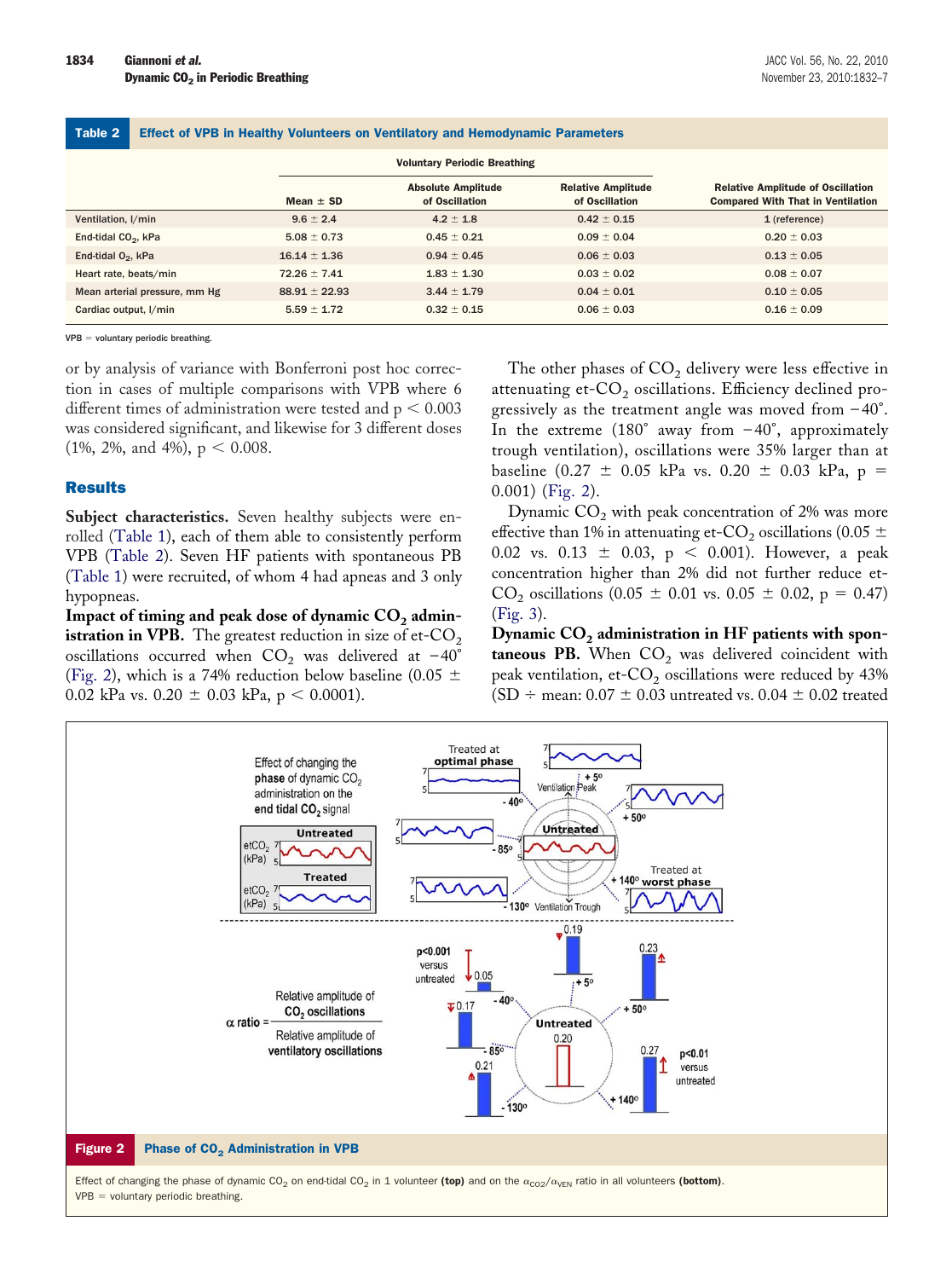<span id="page-3-0"></span>

 $CO<sub>2</sub>$ , p < 0.01) (Figs. 4 and [5\)](#page-4-0). This significant attenuation of et- $CO<sub>2</sub>$  oscillations resulted in attenuation of ventilatory oscillations by 68% (SD  $\div$  mean: from 0.43  $\pm$  0.19 untreated to 0.14  $\pm$  0.09 treated, p = 0.01) and not at the cost of significantly increased et-CO<sub>2</sub> (4.7  $\pm$  0.4 kPa vs.  $5.0 \pm 0.3$  kPa,  $p = 0.06$ ). Nor was mean ventilation

significantly increased (8.26  $\pm$  1.85 l/min vs. 9.41  $\pm$  2.71 l/min, p = 0.12). Mean oxygen saturation  $(\mathrm{S_pO_2})$  was higher following dynamic  $CO<sub>2</sub>$  administration (95.0  $\pm$ 2.4% treated vs. 93.2  $\pm$  1.3% untreated, p = 0.02). Moreover, the magnitude of desaturation was reduced (minimum  $S_pO_2$ : 93.6  $\pm$  1.7 vs. 89.4  $\pm$  1.7, p = 0.01).



angle width of delivery ranging from -90° to +140° was able to abolish not only the oscillations in end-tidal CO<sub>2</sub>, but also the fluctuations in ventilation, without increasing their average values.  $HF =$  heart failure;  $PB =$  periodic breathing.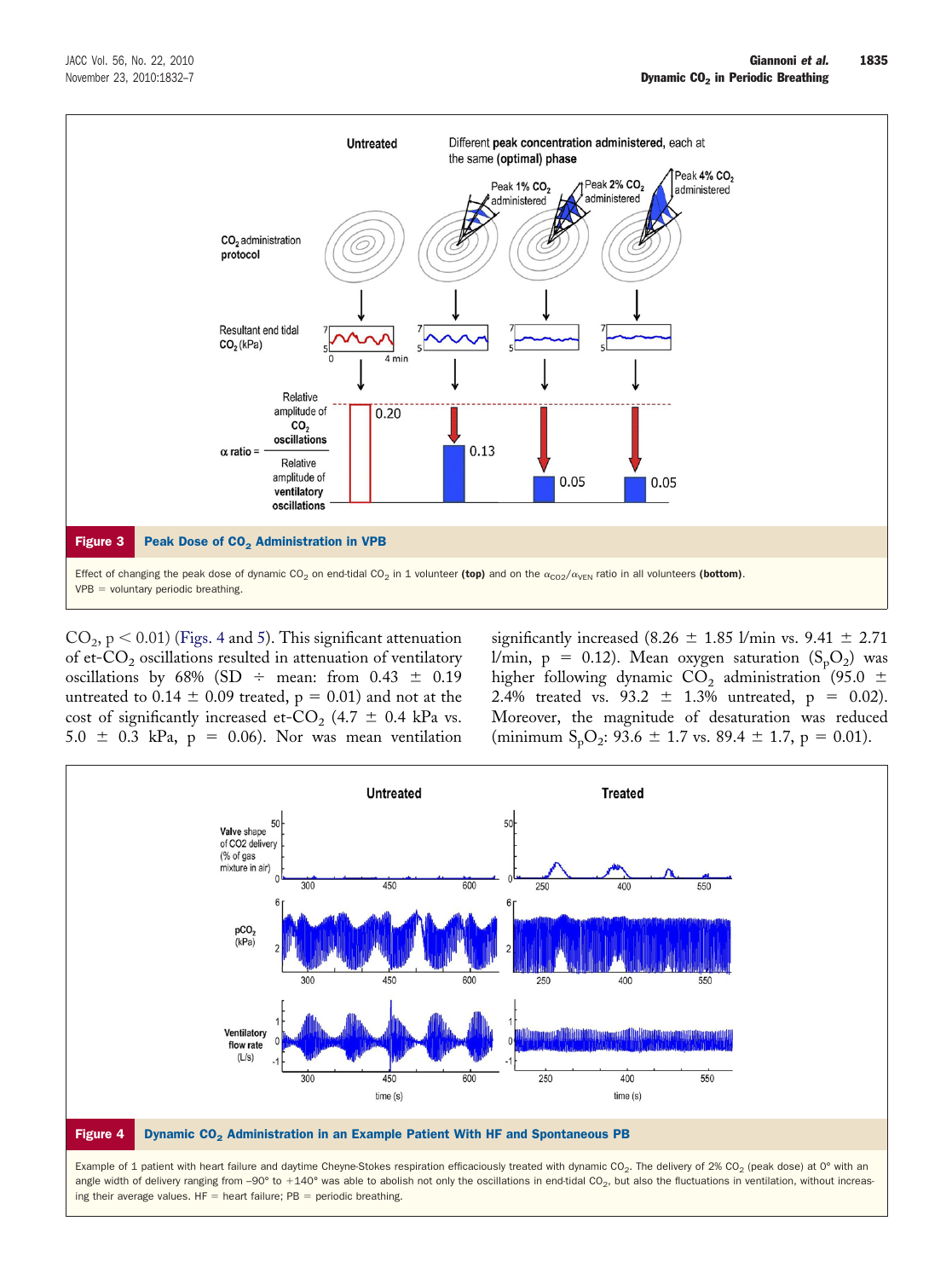<span id="page-4-0"></span>

Static CO<sub>2</sub> administration in HF patients with sponta**neous PB.** Static CO<sub>2</sub> also stabilized breathing (SD  $\div$ mean: of ventilation, 0.14  $\pm$  0.06, and of CO<sub>2</sub>, 0.03  $\pm$ 0.01). However, static  $CO<sub>2</sub>$  significantly increased et- $CO<sub>2</sub>$  $(5.2 \pm 0.3 \text{ kPa vs. } 4.7 \pm 0.0 \text{ kPa}, p = 0.03)$  and ventilation  $(12.00 \pm 4.08 \text{ V/min vs. } 8.26 \pm 1.85 \text{ V min}, p = 0.03).$ 

Hemodynamic consequences of dynamic CO<sub>2</sub> in HF **patients with spontaneous PB.** There was no hemodynamic evidence of increased sympathetic hyperstimulation in the HF patients with no change in heart rate (75.3  $\pm$ 23.5 beats/min treated vs.  $74.2 \pm 21.3$  beats/min untreated,  $p = 0.32$ ) or mean arterial pressure (61.3  $\pm$  8.9 mm Hg vs.  $58.9 \pm 10.0$  mm Hg, p = 0.11).

In no patient did dynamic CO<sub>2</sub> increase ectopy, a marker of sympathetic activity [\(21\)](#page-5-0). There were fewer ectopics in Patients #3 and #4 (from 37 to 14, and from 18 to 0 per 10-min recording, respectively).

### **Discussion**

This study demonstrates the possibility of attenuating  $CO<sub>2</sub>$ oscillations that drive PB using dynamically timed  $CO<sub>2</sub>$  administration. However, timing is critical, the most efficacious administration being coincident with peak ventilation.

Because  $CO<sub>2</sub>$  is only delivered for a small part of the PB cycle, the total quantity of  $CO<sub>2</sub>$  delivered is markedly reduced, thus minimizing unwanted consequences of increased et- $CO<sub>2</sub>$ , such as increased mean ventilation and sympathetic overactivation [\(8–11\)](#page-5-0).

**Periodic breathing and**  $CO<sub>2</sub>$ **.** Frequently in HF, with either preserved or reduced systolic function (1,22), the chemoreflex is enhanced and delayed [\(6,23\)](#page-5-0). In CSA, there may be sleep disruption, fatigue, adrenergic overactivation [\(24\)](#page-5-0), and increased mortality [\(2\)](#page-5-0). Delivery of static  $CO<sub>2</sub>$  is efficacious in abolishing CSA [\(8,9\)](#page-5-0), by increasing eupneic  $CO<sub>2</sub>$  when wakefulness drive is lost [\(25\)](#page-5-0), but creates undesirable elevations in mean ventilation and sympathetic activity [\(8–11\)](#page-5-0). With dynamic  $CO<sub>2</sub>$ , the average dose of  $CO<sub>2</sub>$  delivered is lower (0.5%), compared with static  $CO<sub>2</sub>$ (2%), but achieves a 67% and 43% reduction in et- $CO<sub>2</sub>$ oscillations in VPB and spontaneous PB, respectively. There is a nonsignificant trend toward higher et- $CO<sub>2</sub>$  in the treatment group, but the numerical size is much smaller than that seen with static administration. Moreover, this may be of less significance given the positive effects on oxygen saturation.  $CO<sub>2</sub>$  administration may not only increase the eupneic  $CO<sub>2</sub>$ , but may beneficially lower pulmonary capillary wedge pressure via vasodilation [\(26\)](#page-5-0).

The minimization of dose was achieved using the following strategy:

- 1.  $CO<sub>2</sub>$  was only delivered for a portion of the PB cycle.
- 2. Delivery was gradually built up within each cycle.
- 3. Peak delivery was dependent on magnitude of ventilatory oscillations.

Because breathing may only be periodic for a portion of sleep time, this algorithm would deliver  $CO<sub>2</sub>$  only during oscillations. The algorithm was successful in both groups despite spontaneous PB being more variable from cycle to cycle than VPB, which has experimentally enforced regularity [\(27\)](#page-5-0).

**Clinical implications.** This might be developed for CSA if facemasks (which are often rejected in clinical practice) [\(28\)](#page-5-0) were replaced with nasal cannulas and the pneumotachograph by an alternative ventilation sensor.

**Study limitations.** Larger studies that go beyond this proof-of-concept to evaluate sleep architecture are needed to examine the effect of this administration on CSA in HF patients and to assess whether CSA is converted to obstructive sleep apnea [\(29\)](#page-5-0).

## **Conclusions**

This study demonstrates that dynamic  $CO<sub>2</sub>$  administration, when given at the right time, almost abolishes the oscillations in et- $CO<sub>2</sub>$  that drive PB. This administration is found to be most effective when  $CO<sub>2</sub>$  arrives in the alveoli coincident with hyperventilation. Our results with dynamic  $CO<sub>2</sub>$  intervention support the concept of apneas and hypopneas arising from pathological hypocapnia and may offer an opportunity to develop therapies for PB and CSA that might avoid some of the pitfalls of static  $CO<sub>2</sub>$  administration.

**Reprint requests and correspondence:** Dr. Alberto Giannoni or Dr. Resham Baruah, International Centre for Circulatory Health, Imperial College, 59-61 North Wharf Road, London W2 1LA, United Kingdom. E-mail: [alberto.giannoni@gmail.com](mailto:alberto.giannoni@gmail.com) or [resham.baruah@imperial.ac.uk.](mailto:resham.baruah@imperial.ac.uk)

#### REFERENCES

1. Javaheri S, Parker TJ, Liming JD, et al. Sleep apnea in 81 ambulatory male patients with stable heart failure. Circulation 1998;97:2154–9.